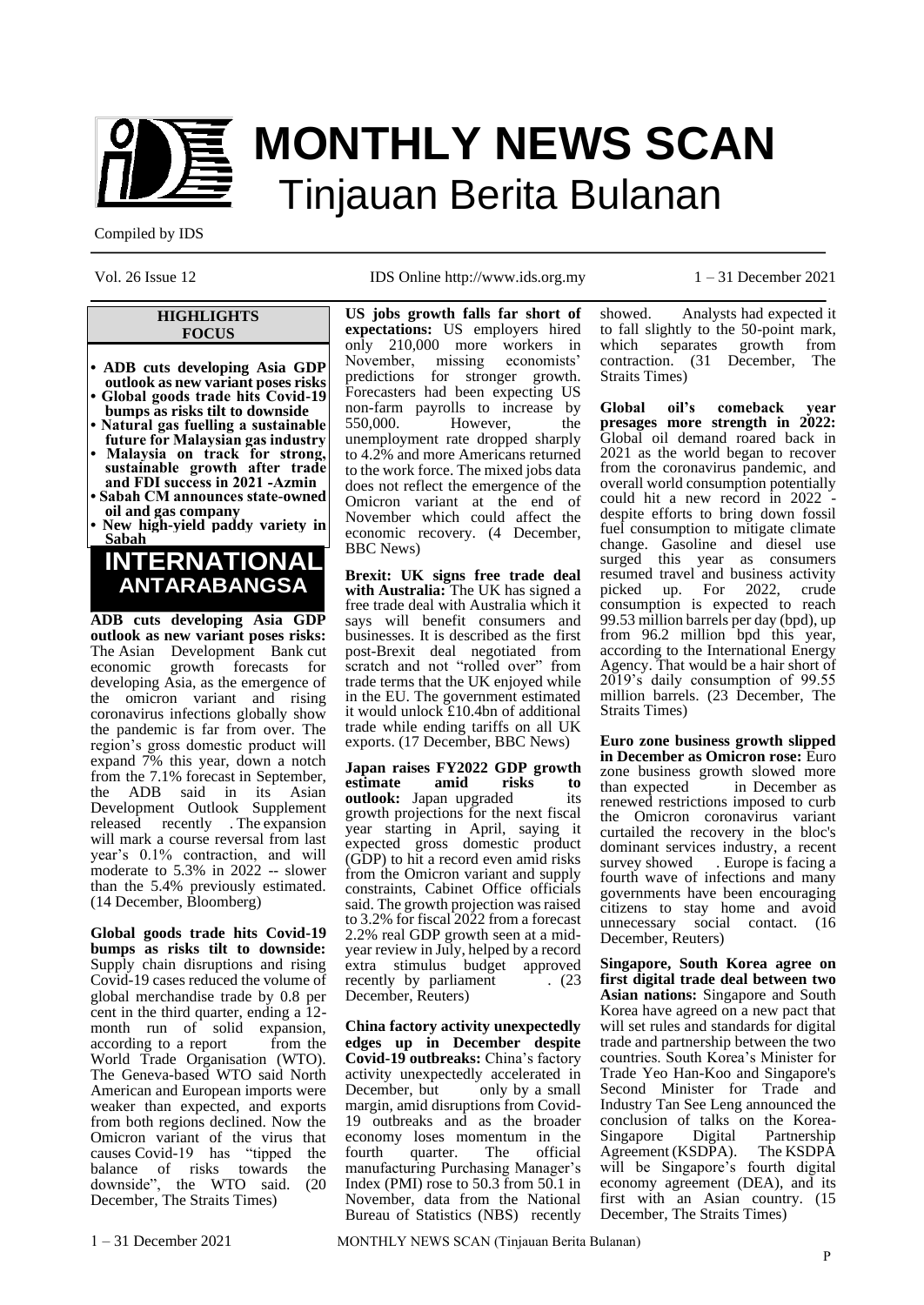### **NATIONAL NASIONAL**

**Natural gas fuelling a sustainable future for Malaysian gas industry:**  Natural gas, the cleanest hydrocarbon, has an important role to play in carbon emission reduction, especially in Malaysia. The government has outlined several initiatives to boost the energy industry for future sustainable energy in the 12th Malaysia Plan (12MP) which include natural gas such as the proposed comprehensive National Energy Policy that will provide long-term strategic direction to support the aspiration of carbon neutrality. As important as it was in the past, natural gas will continue to be significantly needed for power generation and as a partner to renewable energy in Malaysia's sustainable future energy system. (30 December, Bernama)

**Malaysia on track for strong, sustainable growth after trade and FDI success in 2021 -Azmin:**  Despite being a challenging year for Malaysia, the country still ended 2021 with a bang as total trade, for the first time in history, breached the RM2 trillion mark, according to Senior Minister and International Trade and Industry Minister Datuk Seri Mohamed Azmin Ali. Trade expanded 24.6 per cent year-on-year to RM2.01 trillion for the January-November 2021 period. Mohamed Azmin said Malaysia also attracted a total of RM177.8 billion approved investments in the manufacturing, services and primary sectors in the period from January to September 2021, representing an outstanding 51.5 per cent jump compared to the same period in 2020. (31 December, Bernama)

**Inflationary pressure to prolong into 2022:** Inflationary pressure in Malaysia is expected to prolong going into 2022, according to economists. This is given the rising global food and transportation prices that can lead to further disruption in the production supply chain amid growing concerns over the spread of the Omicron variant. Overall, economists have pegged the inflation rate to between 2.3% and 3% for next year. In November, the headline inflation, as measured by the consumer price index (CPI), accelerated to a five-month high of 3.3% year-on-year (y-o-y). (27 November, The Star)

**Malaysia's approved investment surges 51.5% to RM177.8bil in Jan-Sept 2021:** Malaysia registered a stellar approved investment growth of 51.5 per cent year-on-year to RM177.8 billion, involving 3,037 projects, in the period of January-September 2021 (9M2021). Senior Minister cum International Trade and Industry Minister Datuk Seri Mohamed Azmin Ali said the approved investments, comprising the manufacturing, services and primary sectors, are expected to generate 79,899 jobs in the country. "The country's stellar performance is indeed a testament to investors' strong confidence in Malaysia as a preferred investment hub, particularly our conducive business ecosystem in providing high-skilled talents and having strong readiness in advanced technology. (23 November, The Star)

**October's positive key indicators signals economic recovery**: The uptrend in most key indicators in October signifies steady economic recovery, driven by the strong growth in total trade (26.5 per cent), said the Department of Statistics Malaysia (DOSM). Chief Statistician Datuk Seri Dr Mohd Uzir Mahidin said Malaysia's economy picked up in the first nine-month of 2021 (9M2021) with a positive growth of three per cent, compared to -6.4 per cent in 9M2020. "As such, an optimistic economic outlook is anticipated in 2022, with the Asian Development Bank projecting that Asian developing economies will expand by 5.4 per cent,". (24 December, Bernama)

**Malaysia's exports to grow 24.5pct in 2021, says MIDF Research:**  MIDF Research has revised up its exports and imports growth projection for 2021 to 24.5 per cent and 23 per cent respectively, from the previous 19.8 per cent and 18.9 per cent. The firm said the performance of foreign trade in November had been more robust than expected, and this would contribute to the economic recovery in the fourth quarter (Q4) of 2021. "While Malaysia stands to benefit from the sustained growth in external demand, the slowdown in China and tighter Covid-19 restrictions in other countries are among the risks that could affect exports outlook. (28 December, Business Times)

**External trade at new high in November:** The country's external trade continued its stellar performance

in November 2021, with a year-onyear (y-o-y) expansion of 34.9% to RM205.5bil, breaching the RM200bil mark for the second time in a row. It was also the 10th consecutive month of double-digit growth since February 2021. In a statement, the International Trade and Industry Ministry said exports rose 32.4% to RM112.2bil, the 15th consecutive month of y-o-y expansion since September 2020. Imports were 38% higher at RM93.3bil and trade surplus increased 10.5% to RM18.9bil. Trade and imports recorded the highest monthly value. (29 November, The Star)

**Exports of rubber, products increased by 70.7pc to RM63.2bil in 10-month of 2021, says MRC:**  Malaysia's rubber products remain dominant in the third quarter of 2021, allowing the industry to continue to thrive and contribute to the country's economy. According to Malaysia Rubber Council (MRC), until October 2021, the overall exports of rubber and rubber products increased by RM63.2 billion (70.7 per cent) as compared to RM37 billion in 2020. The latex goods sector continues to show strong performance amounting to RM51.4 billion, an increase of 86.3 per cent over the same period last year at RM27.6 billion. Rubber gloves remain the highest earner with export revenue of almost RM50 billion, an increase of almost 91 per cent from the previous year. (23 December, Business Times)

**Domestic aviation sector showing signs of recovery, says MAVCOM:**  The Malaysian aviation sector has shown signs of recovery in September and October 2021, reflecting the 56.6 per cent and 190.2 per cent month-onmonth (MoM) growth in air passenger traffic, respectively. According to the Malaysian Aviation Commission (Mavcom), air passenger traffic increased by 5.3 per cent and 14.9 per cent, respectively, in both months compared to the same months in 2019. The data was revealed in Mavcom's 10th edition of Industry Report - Waypoint, outlining the performance of the Malaysian aviation sector in the third quarter (Q3) of 2021. The commission said total air passenger traffic for 2021 is expected to edge closer to its best-case forecast of 6.9 million to 7.8 million air travel passengers. (10 December, Business Times)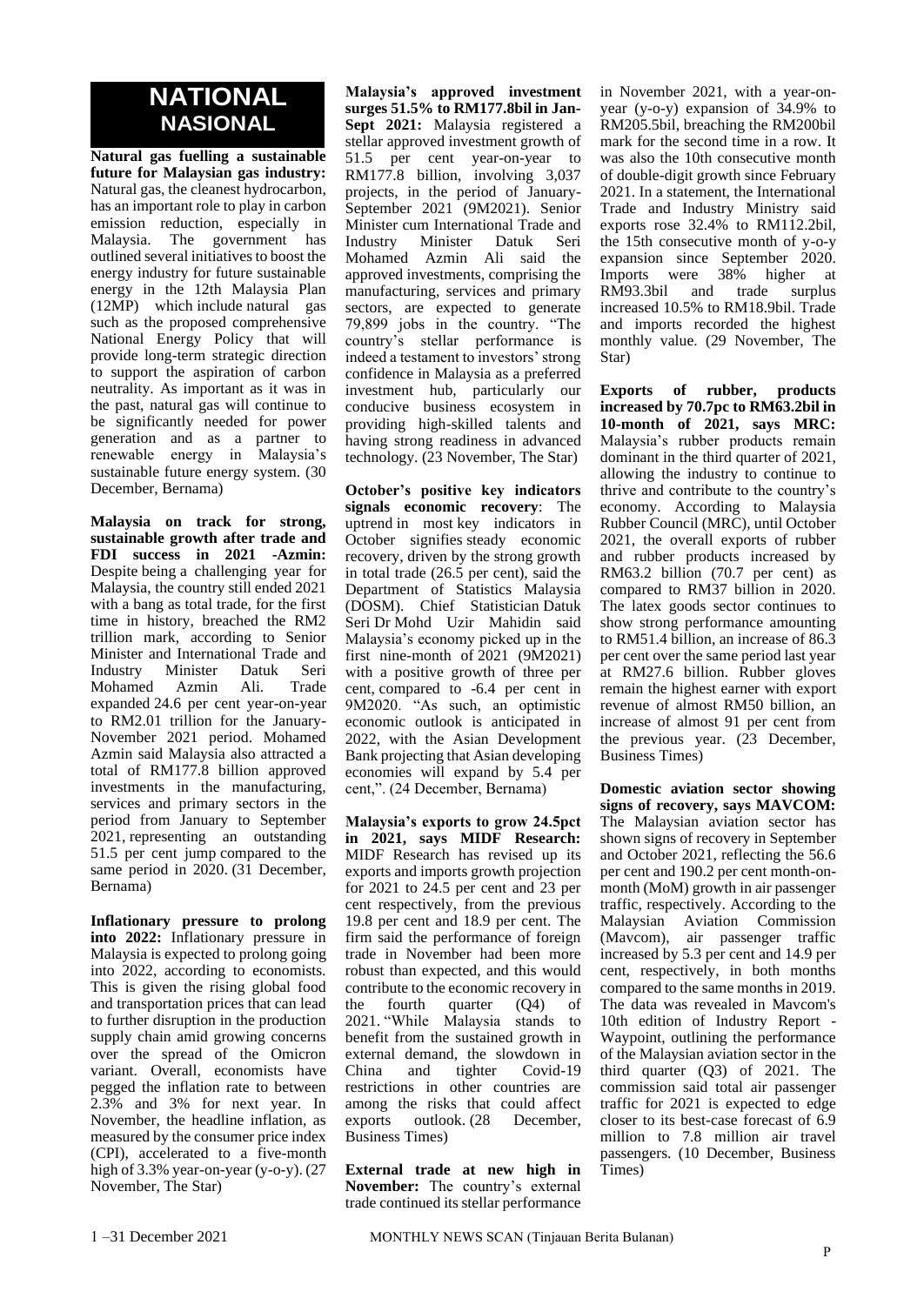### **LOCAL TEMPATAN**

**Sabah CM announces state-owned oil and gas company:** The Gabungan<br>Rakvat Sabah (GRS) State  $\Gamma(GRS)$ Government marked a historic milestone when Chief Minister Datuk Seri Panglima Haji Hajiji Haji Noor announced the incorporation of the state's wholly-owned oil and gas company – SMJ Petroleum Sdn Bhd. The establishment of SMJ Petroleum Sdn Bhd is the result of the Commercial Collaboration Agreement (CCA) signed between the Sabah State Government and national oil company, Petroliam Nasional Berhad (Petronas). "The CCA is perhaps the most important document after June 16, 1976, when the oil cash payment (royalty) was agreed upon, signed between Sabah and Petronas. The signing of the CCA today indeed marked a new era in Sabah's oil and gas industry," said Hajiji. (7 December, The Borneo Post)

**New high-yield paddy variety in Sabah:** The Agriculture and Fisheries Ministry will work with the Malaysian Nuclear Agency (MNA) to introduce the novel paddy variety NMR152 in Sabah. Deputy Chief Minister Datuk Seri Panglima Dr Jeffrey Kitingan said for starters, the paddy variety will be introduced in his constituency in Tambunan. "This is a high-yield variety that can produce 10 metric tonnes of rice per hectare, compared to only two to three tonnes with normal seeds. "It is also resistant to a variety of diseases including tungro which is prevalent in Sabah," he said. (20 December, The Borneo Post)

**Hajiji: Sabah's economy to make better recovery in 2022:** Sabah's economy is expected to make better recovery in 2022, said Chief Minister Datuk Seri Panglima Hajiji Noor. He said Sabah's economy is expected to grow at 4 to 4.5 per cent next year. He said the State Government will strengthen the implementation of existing and new development projects under the 12th Malaysia Plan (12MP) for the period 2021 to 2025, adding that these efforts cover all sectors that will boost economic<br>growth and generate more growth and generate more employment opportunities for the people. (31 December, The Borneo Post)

**RM1.562 bln sales tax on petroleum products collected by Sabah – Hajiji:** Since the implementation of the sales tax on petroleum products in

April last year, the Sabah government has collected RM1.562 billion from oil and gas companies operating in the state, said Chief Minister Datuk Seri Panglima Hajiji Noor. Hajiji, who is also state Finance Minister, said that the sales tax collected was not only on crude oil but also LPG. He said this when replying to Senallang assemblyman Datuk Seri Shafie Apdal during the question and answer session of the State Assembly. (7 December, The Borneo Post)

**RM9.6m for Kiulu group rubber cultivation in 12MP:** The Sabah Rubber Industry Board (LIGS) introduced the Monsoon Assistance (BMT) and Additional Economic Activity Program (AET) to help smallholders maintain their source of income throughout the season. LIGS Chairman Edward Linggu Bukut said the BMT was given to help ease the burden faced by smallholders and rubber tappers who were unable to tap during the rainy season. "Meanwhile, AET is given to encourage smallholders to get involved in entrepreneurship to increase their income so they do not depend entirely on rubber plantation income," he said. However, Linggu, who is also the Secretary-General of the Parti Solidariti Tanah Airku (Star) Sabah, stressed that the Group Rubber Planting programme will be continued to increase rubber production in the state. (18 December, Daily Express)

**RM33m for Tuaran link and better LD water supply:** Jalan Berungis in Tuaran will finally be upgraded to address the daily congestion on the road connecting the State Capital with the northern districts under the Second Rolling Plan of the 12th Malaysia Plan (12MP). The project was a request by Chief Minister Datuk Seri Hajiji Haji Noor as the road is located in his Sulaman state constituency. Costing RM15 million, work to upgrade the 4.09 km stretch from the Berungis roundabout until the Marabahai Spur inter junction is expected to begin next year and completed within 36 months. Works Ministry Deputy Secretary General, Datuk Wan Ahmad Uzir Wan Sulaiman handed the project letter to State Works Ministry Permanent Secretary, Datuk Mohd Jasmin Julpin, witnessed by the Chief Minister in a ceremony at Menara Kinabalu. (15 December, Daily Express)

**Sabah secures RM4.4 bln investments in manufacturing sector:** Sabah secured seven investments valued at RM4.4 billion

in the manufacturing sector approved<br>by the Malaysian Investment by the Malaysian Investment Development Authority (MIDA), the third biggest in the country after Kedah (RM42.6 billion) and Selangor (RM4.6 billion), in the first half of this year. Chief Minister Datuk Hajiji Noor said, all quarters must continue to work together to keep the momentum as the state looks forward to a more productive year ahead. Chairing the second Invest Sabah Bhd (ISB) board of directors meeting, the chief minister said he wants to see more synergy between state and federal agencies in pushing Sabah's investment agenda. (23 December, Bernama)

**Kemahiran, pembangunan kepimpinan belia jadi keutamaan:** Sebanyak RM95.89 juta yang diperuntukkan kerajaan negeri kepada Kementerian Belia dan Sukan Sabah dalam belanjawan tahun depan akan memberi tumpuan kepada pelbagai inisiatif pembangunan belia terutama dalam program peningkatan kemahiran dan latihan semula. Ketua Menteri Datuk Seri Panglima Haji Hajiji Haji Noor berkata, tumpuan akan diberikan kepada kebolehpasaran dan padanan bakat pekerjaan bagi melahirkan golongan belia yang berdaya saing. "Kerajaan akan meneruskan pemberian peruntukan sebanyak RM5 juta kepada persatuan belia sebagai dana permulaan untuk pelaksanaan program sebagai tambahan kepada RM10 juta yang diperuntukkan untuk Program Skim Jaya Usahawan Belia Sabah (SYABAS), satu inisiatif baharu untuk membantu usahawan belia memulihkan perniagaan mereka yang terjejas oleh pandemik COVID-19. (27 Disember, Utusan Borneo)

**MOTAC identifying potential tourism products in Lahad Datu:** -- The Ministry of Tourism, Arts and Culture (MOTAC) is identifying products in the Segama area, Lahad Datu with potential to be promoted for tourism to help generate economic activities for the local community, said its minister, Datuk Seri Nancy Shukri. Citing the Tapadung Cave, located in Ulu Sungai Segama, she said, it had its own attractions and capable of attracting tourists to Lahad Datu. "Tepadung Cave is the burial place of the ancient Idahan ethnic community. Inside the cave, there are almost 100 small caves that have different attractions and scenery. It is also known for the production of white bird's nests," she said in a recent statement. (26 December, Bernama)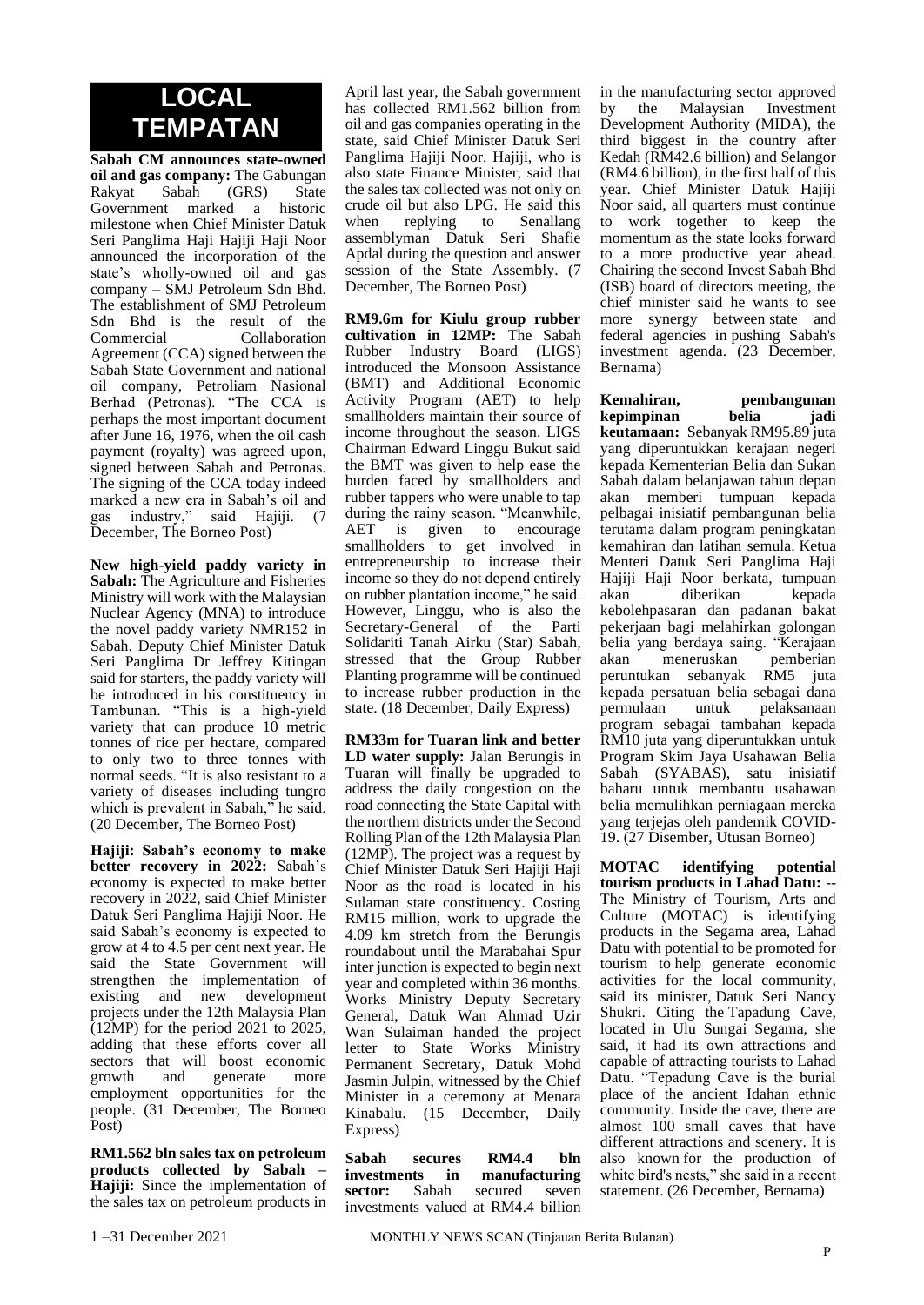# **SELECTED FACTS AND FIGURES FAKTA MUTAKHIR**

#### **Malaysia's External Trade Statistics Bulletin, November 2021**



(Source: 28 December, Department of Statistics Malaysia)

### **Malaysia's Industrial Production Index (IPI)**



(Source: 10 December, Department of Statistics Malaysia)

**Malaysia's Economic Indicators: Leading, Coincident & Lagging Indexes, October 2021**

### LEADING INDEX ROSE 0.3 PER CENT IN OCTOBER 2021, ANTICIPATING THAT THE ECONOMY WILL CONTINUE RECOVERING IN THE NEAR FUTURE



(Source: 24 December, Department of Statistics Malaysia)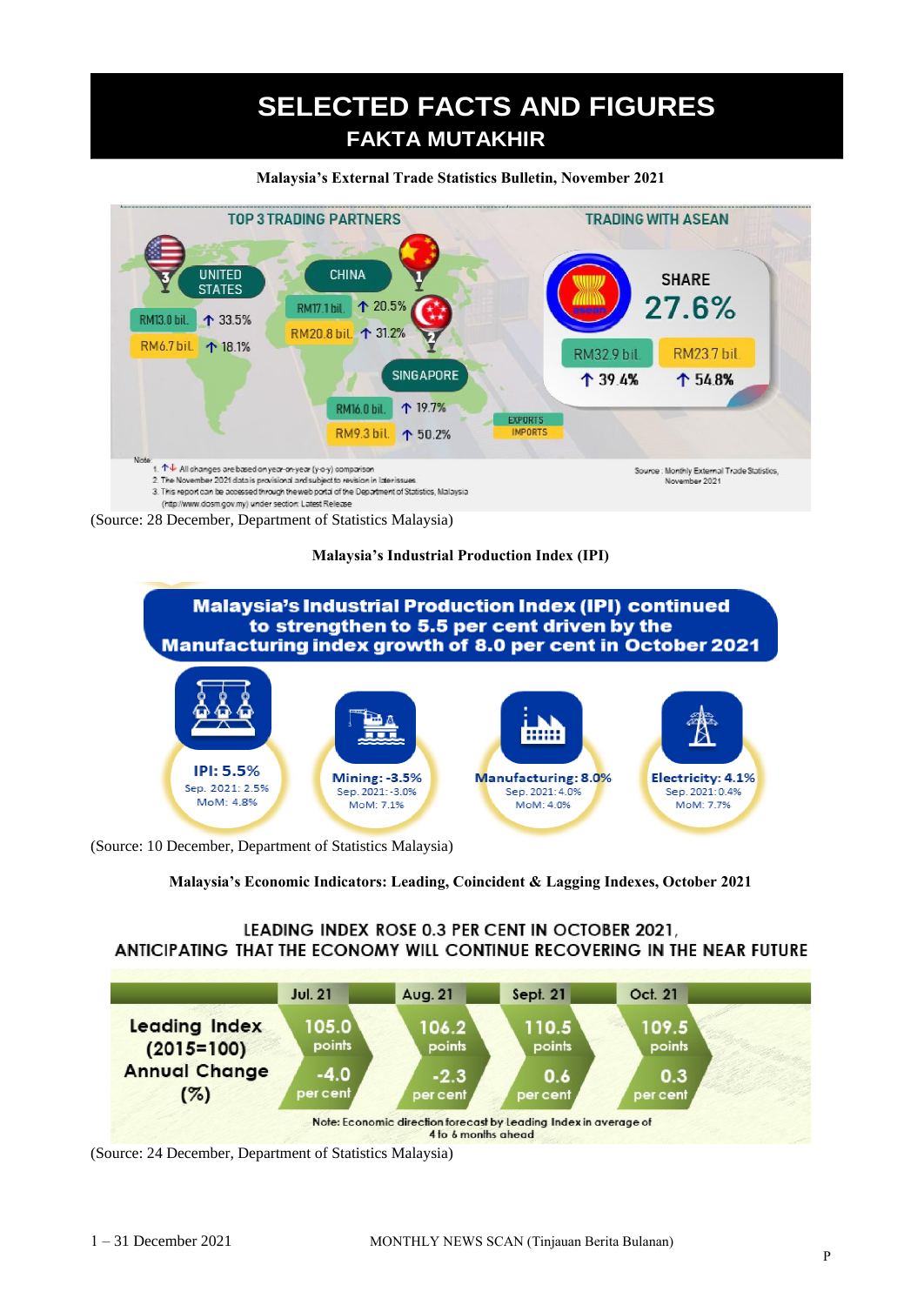#### **Malaysia's Producer Price Index, November 2021**

| <b>Sector</b>                          | Weight | <b>Index</b>       | Percentage Change (%) |             |                    |                       |             |                    |
|----------------------------------------|--------|--------------------|-----------------------|-------------|--------------------|-----------------------|-------------|--------------------|
|                                        |        |                    | Year-on-Year          |             |                    | <b>Month-on-Month</b> |             |                    |
|                                        |        | <b>Nov</b><br>2021 | <b>Nov</b><br>2020    | Oct<br>2021 | <b>Nov</b><br>2021 | <b>Nov</b><br>2020    | Oct<br>2021 | <b>Nov</b><br>2021 |
| <b>Total</b>                           | 100.00 | 116.3              | $-3.0$                | 13.2        | 12.6               | 2.0                   | 1.0         | 1.4                |
| Agriculture, forestry<br>& fishing     | 6.73   | 151.8              | 21.5                  | 24.8        | 19.1               | 11.1                  | 1.2         | 5.9                |
| <b>Mining</b>                          | 7.93   | 101.5              | $-45.8$               | 82.9        | 71.2               | 4.4                   | 5.5         | $-2.3$             |
| Manufacturing                          | 81.57  | 114.7              | $-0.1$                | 7.9         | 8.4                | 0.9                   | 0.4         | 1.3                |
| <b>Electricity &amp; gas</b><br>supply | 3.44   | 116.4              | $-0.2$                | 0.7         | $-0.3$             | 0.7                   | 0.4         | $-0.3$             |
| <b>Water supply</b>                    | 0.33   | 112.9              | 0.9                   | $-0.7$      | 0.2                | 0.0                   | 0.1         | 0.9                |

#### **Table 1: Producer Price Index (2010=100) Local Production by Sector (MSIC 2008), Malaysia:**

(Source: 30 December, Department of Statistics Malaysia)

#### **Malaysia's Monthly Rubber Statistics, October 2021**

#### Table 1: Principal statistics of rubber, October 2021

| <b>Principal Statistics</b>           | October<br>2020 | September<br>2021 | October<br>2021 | Change<br>month-on-month<br>October 2021/<br>September 2021<br>(%) | Change<br>year-on-year<br>October 2021/<br>October 2020<br>(%) |
|---------------------------------------|-----------------|-------------------|-----------------|--------------------------------------------------------------------|----------------------------------------------------------------|
| Production<br>(tonnes)                | 49,943          | 41,180            | 43,127          | 4.7                                                                | (13.6)                                                         |
| <b>Exports</b><br>(tonnes)            | 54,492          | 62,332            | 62,167          | (0.3)                                                              | 14.1                                                           |
| <b>Imports</b><br>(tonnes)            | 120,876         | 81,190            | 97,262          | 19.8                                                               | (19.5)                                                         |
| Domestic consumption<br>(tonnes)      | 48.270          | 41.421            | 43.540          | 5.1                                                                | (9.8)                                                          |
| Closing stocks<br>(tonnes)            | 258,052         | 292,312           | 281,723         | (3.6)                                                              | 9.2                                                            |
| Number of paid workers<br>(estate)    | 10,146          | 8,313             | 8,310           | (0.04)                                                             | (18.1)                                                         |
| Salaries & wages<br>(estate) (RM'000) | 15,987          | 13,588            | 14,044          | 3.4                                                                | (12.2)                                                         |

(Source: 15 December, Department of Statistics Malaysia)

#### **Malaysia's Monthly Manufacturing Statistics, October 2021**

#### Malaysia's Manufacturing sales remains double digit growth, 15.3 per cent with an amount of RM140.7 billion in October 2021



(Source: 10 December, Department of Statistics Malaysia)